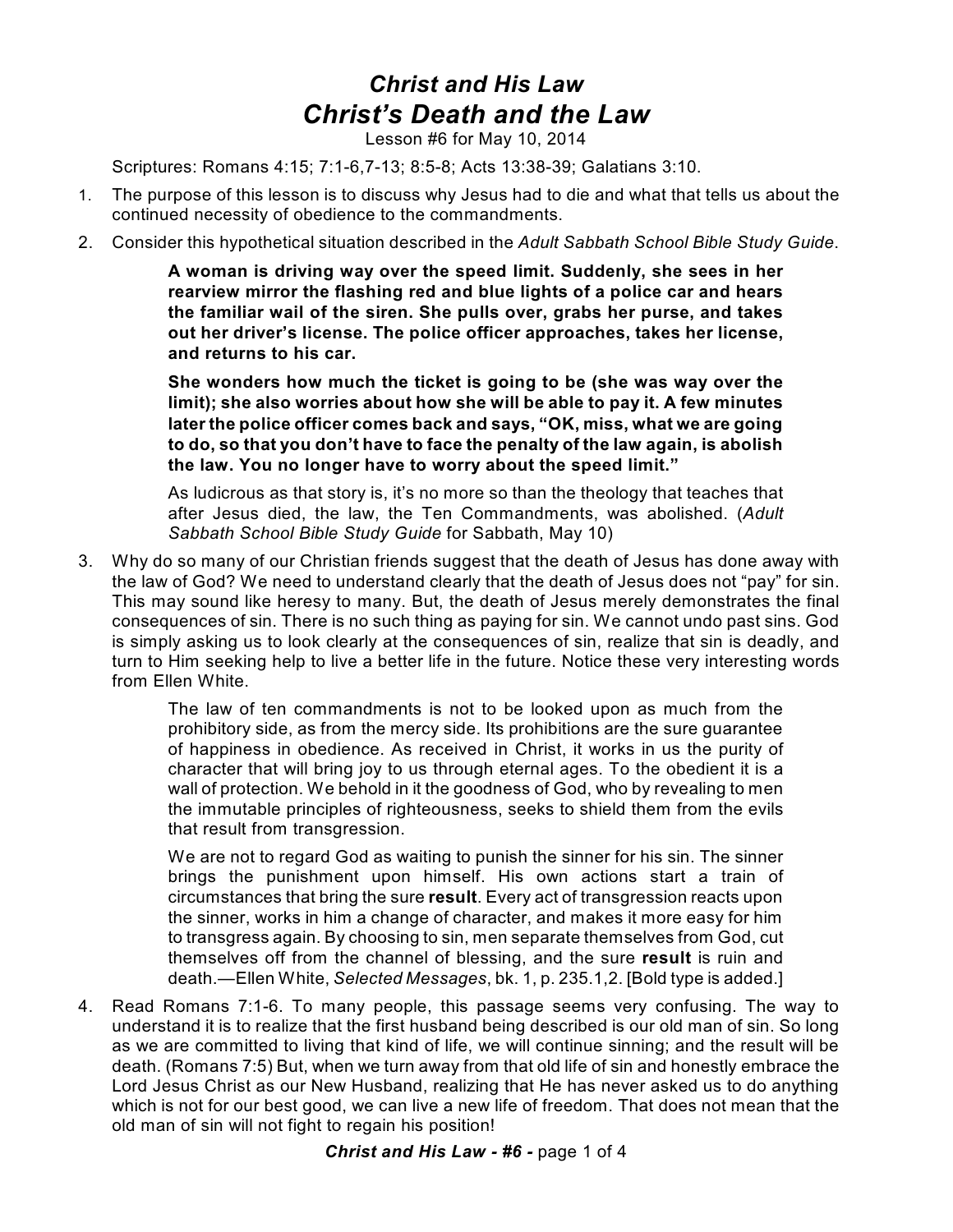- 5. Traditional theology teaches that when we accept Christ, we are "covered" by His righteousness. What does that mean? Does the righteousness of Christ somehow cover over our old sins? Are we accepted by God and allowed into heaven because He can no longer see the fact that we are sinners? Of course not! Zechariah 3:1-5 makes it clear that in the judgment scene, the old sinful self must be taken off before the new robe of righteousness can be put on.
- 6. There are two kinds of laws that we deal with as human beings. Some laws are *descriptive,* that is, like the law of gravity, they describe how things work. There is no such thing as a violation of the law of gravity. If we jump off of the top of a building, we do not violate the law of gravity; we just show how it works!
- 7. A second kind of law is a *proscriptive* law. These are the kind of laws that are made and changed by governments. Basically, they are somewhat arbitrary rules–like speed limits–set in place to try to control human behavior. So, which kind of law is God's law? Are the laws against murder, adultery, stealing, or lying arbitrary laws? Or, are they descriptive laws? Does each one of these behaviors have natural consequences? If you kill someone, s/he is dead. There is no arbitrary way to change that consequence. While some of the other commandments may not be as easy to understand in that context, God has never asked us to do anything which is not ultimately for our best good. For those who realize the real purpose of God's laws, they are a blessing, guiding us in our behavior.
- 8. Read Romans 8:1-8. In Romans 7, Paul had already discussed his troubles with keeping the law. Through the life and death of Jesus Christ, we are given a choice: 1) We can choose to live a life like the life of Jesus–as far as possible with God's help–and the result will be an eternal life with Him; or, 2) We can continue to live our old selfish ways, and the result is a death which is the second death like the death He died. Living a sinful life inevitably leads to death. Giving up on those old sinful lives and turning to God as our Guide in life leads to eternal life.
- 9. When the law points out sin, our old natural selfishness rebels against giving up what we like to do. But, when we come to realize that God has only our happiness in mind and that everything He has asked us to do is for our best good, our relationship to the law dramatically changes. We thank God for the law.
- 10. Read Genesis 2:16-17 and Romans 6:23. The results of sin are inevitable consequences. God's laws just point that out. A careful look at the writings of Moses will demonstrate that every one of the Ten Commandments except the tenth had a death penalty connected with it! (Look at #7 in the Leviticus Teacher's Guide: http://www.theox.org [/images/images\\_A2115/LEVITICUStg1.pdf](http://www.theox.org)) Not even God can change the natural consequences or results of sin without changing His government of love, and He refuses to do that. If He did, the consequences would be disastrous.
- 11. So, how do we give up on the old man of sin? Why do we have those evil desires that keep popping up? Why do we like to sin? Our first parents chose to follow Satan instead of God; and from that day to this, our natural, inherent selfishness leads us toward sin. Even though mentally, as Paul says in Romans 7:14-25, we may realize the superiority of doing things God's way, our selfish natures still want to do things our way. Selfishness is the very foundation of Satan's government. Love is the foundation of God's government. The consequences of sin are not arbitrary. God could not allow any sinner to enter heaven; if a person insists on pursuing her/his ways, it would just lead to another rebellion in heaven!
- 12. Read Romans 4:15; 5:13; and 7:7. Compare Isaiah 59:2. The law tells us what we should be doing. When we misbehave, it acts like a mirror, showing us the sinfulness of our ways. But, the mirror can never clean our faces. And what is God's wrath that is brought down by the law? By choosing to violate God's laws, we are separating ourselves from Him. As we sin, we are moving further and further away from God. By contrast, as we develop a faith relationship with God, we move closer and closer to Him. That is why Paul said in Romans 14:23, "Anything that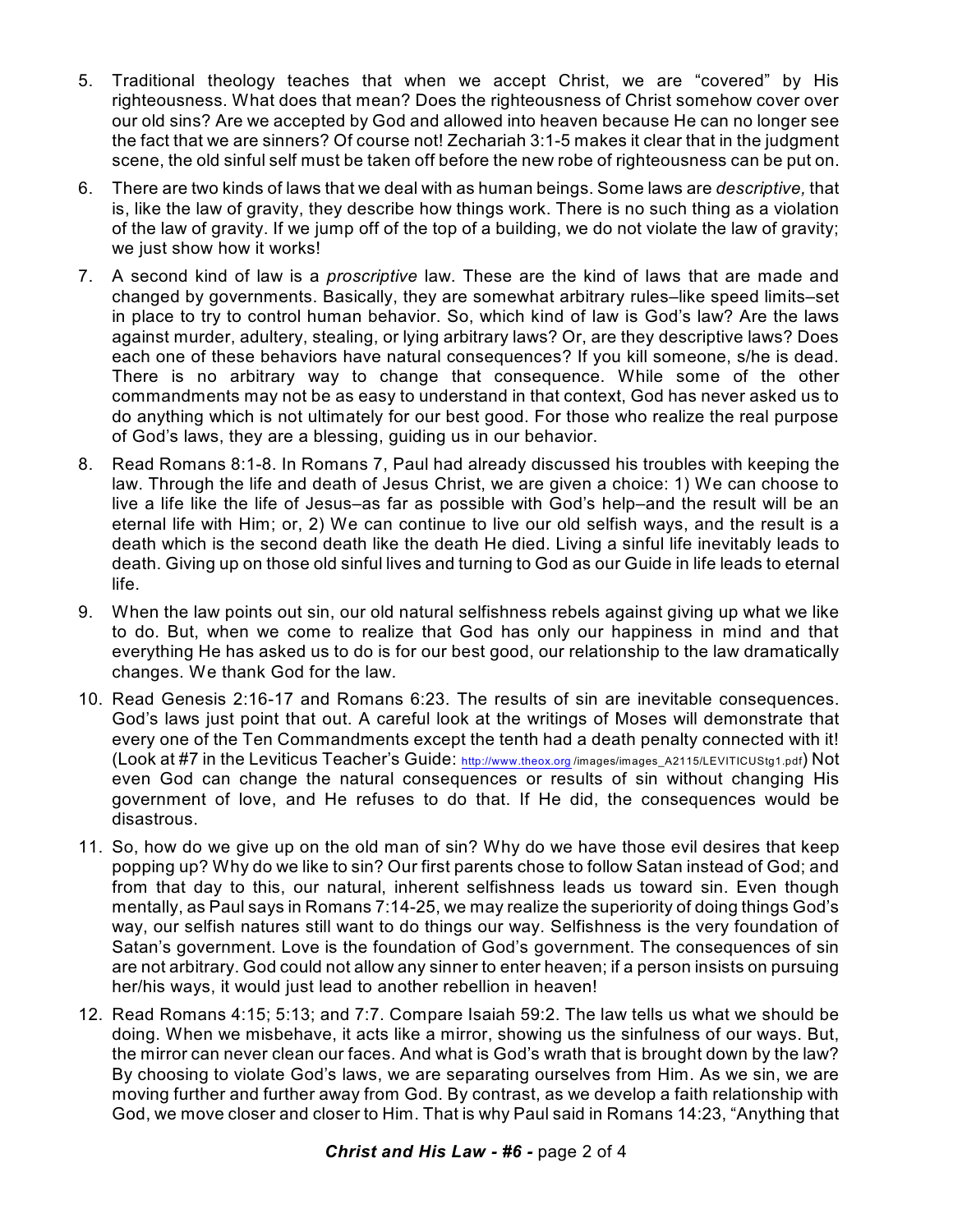is not based on faith is sin." (*GNB*) Faith and sin are opposites. The purpose of a mirror is to help us see the dirt that is on our face. It does not help to break the mirror or throw it away! A failure to turn to God, recognizing what He wants to do for us, will always prove to be deadly.

- 13. See 1 Corinthians 15:54-58. In what sense does sin get its power from the law? God is our loving Father, and He does not hold us responsible for something that we have never had the opportunity to know. But, He clearly understands the serious consequences of sin. So, He does His best to point out the truth about sin.
- 14. As we have pointed out many times in the past, Jesus died twice. He fell dying to the ground in the Garden of Gethsemane before He had experienced any physical torture from human beings, or received any crown of thorns, or been crucified. (*DA* 693.1) An angel had to come to revive or strengthen Him. (Luke 22:43) When He was finally crucified, He was dead within six hours. People do not die of crucifixion in six hours. Jesus died of sin and the resultant separation from His Father. That is why He cried: "My God, my God, why did you abandon me." (Matthew 27:46, *GNB*) A few moments later, He give a shout and died.
- 15. There is a kind of strange paradox when we talk about the relationship between sin and the law. First Corinthians 15:56 tells us,"Sin gets its power from the law." But, the law can never rectify past sins. And unfortunately, in our sinful world, we cannot stop sinning. The law is powerless to change us. The law can never bring life. (Galatians 3:21) The life and death of Jesus proved that God's statement way back in the Garden of Eden that sin leads to death is absolutely true. (Genesis 2:16-17) Satan's accusations against God–that He has lied to us (Genesis 3:1- 5)–have been proved absolutely wrong. Satan is the liar and the father of lies. (John 8:44)
- 16. So, how does the life and death of Jesus change us from sinners into saints? He lived 2000 years ago! How does that affect my life in the 21<sup>st</sup> century? Through Bible study, prayer, and witnessing as Jesus did, we can come to realize the truth about all of God's guidance in Scripture. As we fill our minds with right things, it crowds out the wrong. (Philippians 4:8) If our salvation depended on our past behavior, we would all be lost. It is only by accepting the truth as lived out in the life and death of Jesus that we could leave our lives of sin behind.
- 17. Read Jeremiah 31:31-34. (Compare Exodus 19:8 and 24:3,7.) That promise in the new covenant which is repeated several times in the New Testament (Hebrews 8:8-12; 10:16-18) tells us that it is only God who can make the necessary changes in our lives. When we take the time to study Scripture, to think about God, to commune with Him in prayer, and then practice what we have learned by trying to share it with others, we are opening our minds to God and allowing Him to gradually change us to become more like Him. (*Great Controversy* 555)
- 18. What God is actually telling us through the new covenant is that whatever we did in the past does not matter anymore. If we are willing to live new lives in cooperation with Him, the past will not be remembered. God has not forgotten; He just chooses not to remember.
- 19. This change which takes place in us if we turn to Christ and choose to follow Him exclusively is such a radical change that it is called a new birth. (John 3:3-8) Is it obvious in the lives of the people in your church and your Sabbath school class that their lives are completely changed by their relationship with Jesus Christ? Is your life significantly different from your neighbors who may not be Christians?
- 20. If we claim to be Christians and still continue to sin, are we calling God a liar? (Romans 6:23; Genesis 2:16-17; and Ezekiel 18:4) How can we take these verses more seriously? We are so accustomed to living lives apart from God that we almost think it is normal. How did Jesus feel when He realized His closeness to the Father was being broken up?

The wrath of God against sin, the terrible manifestation of His displeasure because of iniquity, filled the soul of His Son with consternation. All His life Christ had been publishing to a fallen world the good news of the Father's mercy and pardoning love. Salvation for the chief of sinners was His theme. But now with the terrible weight of guilt He bears, He cannot see the Father's reconciling face. *Christ and His Law - #6 -* page 3 of 4